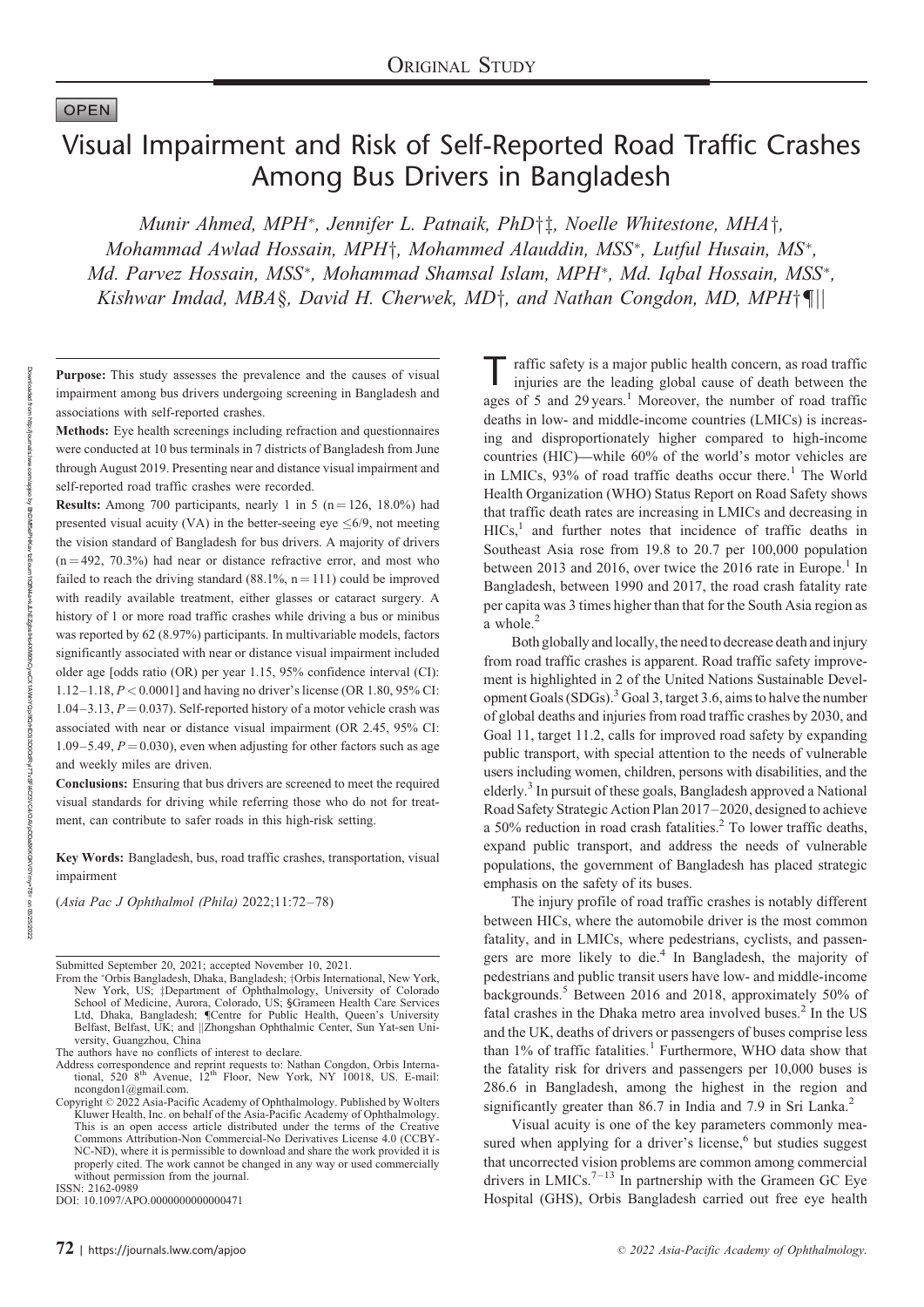screenings for Bangladeshi bus drivers in 2019. The study was designed to assess the prevalence and the causes of visual impairment among screened participants and to explore associations with self-reported crashes.

## **METHODS**

The Human Research Ethics Committee of the Asian Institute of Disability and Development (AIDD) located in Dhaka, Bangladesh, provided review and approval for the study. Participants provided verbal consent before enrollment, and all data were analyzed in deidentified fashion. The study followed the tenets of the Declaration of Helsinki.

# Setting and Participants

In partnership with GHS, eye health screenings including refraction were performed from June 30 through August 28, 2019, at 10 readily accessible bus terminals in 7 districts, all close to GHS eye hospitals capable of providing referral care as needed. Several meetings were held with the Bus Owner Committee to coordinate locations, dates, and times for the screenings.

Eye health screenings were promoted using banners and loudspeaker announcements. Consenting drivers at the selected terminals participating in the screenings were enrolled in the study. Approximately 10 drivers were booked into screening groups for vision testing sessions to minimize wait time and disruption to driving schedules.

# Eye Health Screening and Ocular Examination

The clinical team for each screening consisted of 1 medical officer trained in eye health, 2 refractionists, 3 ophthalmic assistants, 1 spectacle dispenser, 1 pharmacist, and 1 administrator. Ocular examinations were carried out according to the Standard Cataract Surgery Protocols of National Eye Care Bangladesh,<sup>14</sup> and included:

- 1) Assessment of visual acuity separately in each eye using a Snellen E chart and an eye occlude;
- 2) Examination of the anterior segment by hand light and the posterior pole by direct ophthalmoscopy;
- 3) Refraction by a trained refractionist for any eye with presenting visual acuity  $\leq 6/12$ , and dispensing of medications (predominantly topical ocular antibiotics, antiallergy drops, and artificial tears) and spectacles at subsidized rates of \$3.50 to \$7.00, as needed;
- 4) Dilation of the pupil in cases of suspected cataract (based on hand light examination), after which a medical officer performed slit-lamp examination of the anterior segment and direct ophthalmoscopy to confirm the diagnosis.

Those with confirmed cataracts were referred to the regional GHS eye hospital for treatment.

# Data Collection and Management

Demographic information was recorded, and a questionnaire was administered verbally to all participants inquiring about educational status, income, years of driving experience, type of license held, hours and kilometers driven per day, vision complaints, general medical history, and self-reported road traffic crashes while driving a bus or minibus. Presenting visual acuity, refractive error, and ocular conditions diagnosed during the examination were recorded for each eye.

Patients' demographic, clinical, and questionnaire data were entered into Microsoft Access version 13 (Redmond, WA, US) by a trained data entry specialist. Orbis Bangladesh received data stored using Microsoft Excel 365 (Redmond, WA, US). A password-protected administrative database containing all respondent contact details and managed by the Orbis Bangladesh office was used for contact purposes and oversight of the data collection process. All data for research analysis were provided to the study statistician (JLP) in deidentified format.

# Visual Acuity Standards for Bus Drivers in Bangladesh

According to application forms collected from the Bangladesh Road Transport Authority (BRTA), vision criteria for both professional and nonprofessional driver's licenses require a medical certificate form completed by a registered medical practitioner. Professional driver's licenses are required to be renewed every 5 years, during which time the medical certificate including vision assessment should be completed. The form inquires if there is any defect of vision; if so, whether the defect is correctable by suitable spectacles; whether red and green colors can be accurately distinguished; and whether night blindness is present. Further, it is required that the applicant can read a vehicle registration number from a distance of 25 yards (22.9 m) in daylight. An exact Snellen visual acuity is not stipulated.

To determine the equivalent Snellen visual acuity, calculations were made based on the stipulated distance and the height (4.8 cm) and width (3.5 cm) of each symbol on a Bangladeshi number plate, yielding a Snellen equivalent of 6/6.69. The closest value on a standard eye chart is 6/7.5. The application form does not specify whether drivers should see well in each eye independently. Therefore, the cutoff point used in the current study to establish whether this criterion was met was presenting visual acuity  $\geq 6/7.5$  in the better-seeing eye.

# Statistical Methods

Data were downloaded from Microsoft Access version 13 into Microsoft Excel 365 and imported into SAS version 9.4 (Cary, NC, US) for statistical analysis. Descriptive analysis included frequencies and percentages for categorical variables and means, standard deviations, and medians for continuous variables. Myopia and hyperopia were defined by recorded clinical diagnosis during the examination and/or prescription of any negative or positive refractive power respectively. Presbyopia was defined by recorded clinical diagnosis during the examination and/or prescription of any add-in the spectacle power. When a participant presented with spectacles, presenting visual acuity was recorded. The near or distant visual impairment variable combined failure to meet the presenting distance vision standard for a bus driver  $(6/7.5)$  in the better eye) and/or presence of presbyopia. Outliers for daily driving totals, including 35 participants reporting > 18 hours/day and 10 participants reporting > 800 km/day, were excluded from summary measures, and 9 participants with unknown history of selfreported road traffic crashes were excluded from analyses for this outcome.

Chi-square and Fisher exact tests were utilized to compare categorical variables and the Wilcoxon rank test for comparison of continuous variables. Associations between the outcomes of self-reported road traffic crashes, and visual impairment and other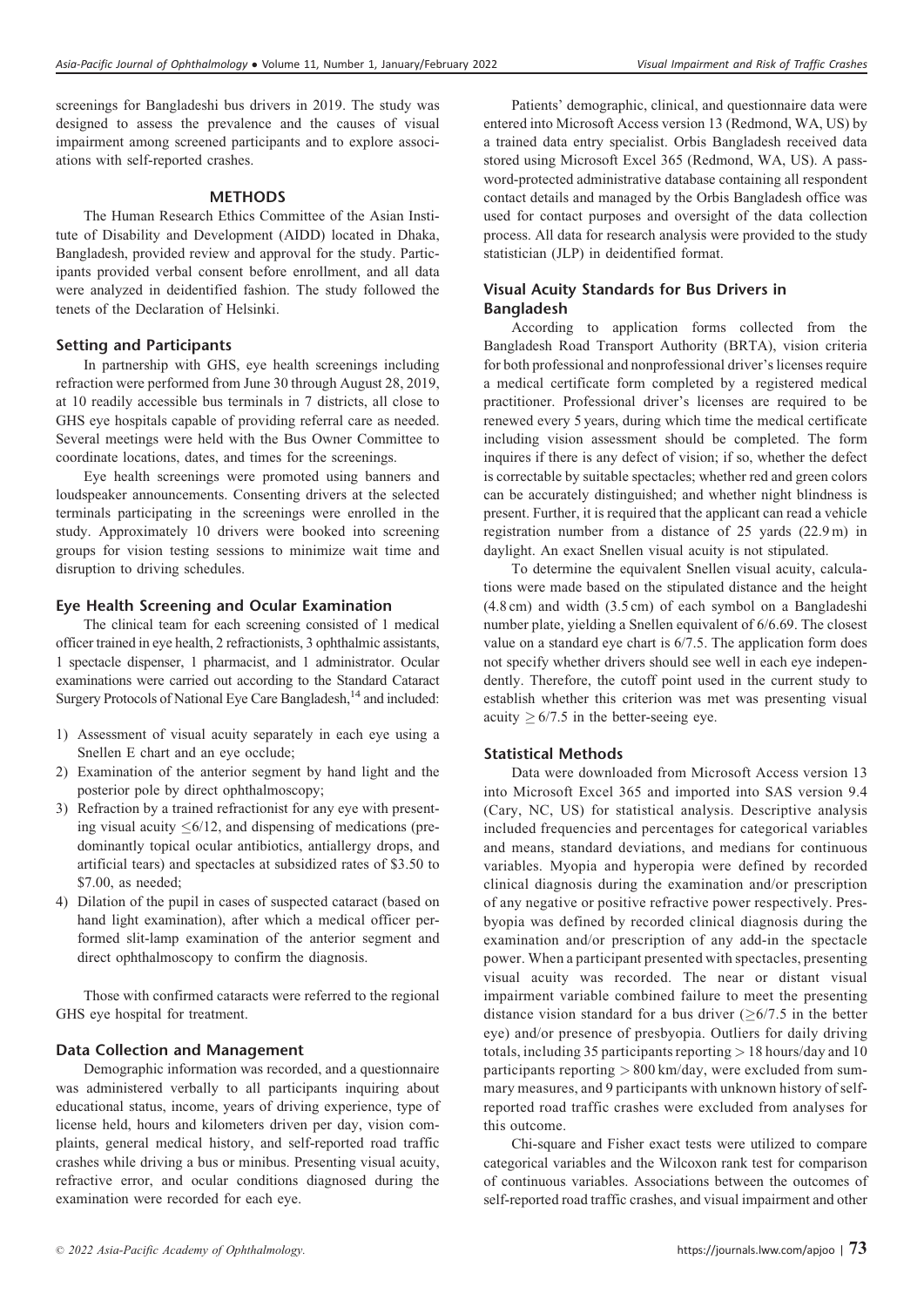variables of interest were explored with univariate logistic regression modeling. Multivariable logistic regression modeling included age and all variables significant in the univariate models, with the exception of daily distance driven since it was collinear with daily time-driven, and daily time was a stronger predictor of the outcome. Odds ratios, 95% CI, and P values were presented for univariate and multivariable models. P values  $< 0.05$  were considered statistically significant.

#### RESULTS

A total of 700 participants (100% male, mean age 42.3 years, range 18 to 84 years) from 4 districts were recruited. Drivers reported a mean monthly income of \$198, some 3-quarters  $(n = 545, 77.9%)$  had a middle-school or lower education, and the large majority ( $n = 679, 97.0\%$ ) were married. The majority of drivers responding to the question  $(387/575 = 67.3\%)$  indicated that they had not had their vision tested before receiving a driver's license, although 17.9% did not report an answer to this question (Table 1).

Length of driving experience ranged from 1 to 45 years (median 15 years). The majority of participants (81.5%) reported being licensed, with 9.00% having a general professional license, 28.1% a license to drive light and medium vehicles, and 44.4% to drive heavy vehicles. Daily driving time per day ranged from 4 to 17 hours (median of 8 hours), and distance driven per day ranged from 50 to 800 km (median 200 km). A history of 1 or more road traffic crashes while driving a bus or minibus was reported by 62 (8.97%) participants responding to the question inquiring if they had ever experienced a road traffic crash while driving a bus or minibus.

Nearly 1 in 5 participants ( $n = 126$ , 18.0%) had presented visual acuity in the better-seeing eye, not meeting the vision standard of Bangladesh for a bus driver  $(\leq 6/9)$ . Among these, 16.7% had the visual acuity of 6/18–6/60 in the better-seeing eye. Among drivers aged above 40 years, 25.7% (96/373) had presented visual acuity of  $\leq 6/9$ , while for those aged above 50 years, the figure was 29.5% (38/129) (Table 2).

A total of 42 (6.0%) study participants were diagnosed with cataract, over half of whom  $(27/42 = 64.3%)$  were affected bilaterally. A majority of drivers  $(n = 492, 70.3\%)$ had near or distance refractive error, among whom 12.6%  $(n = 62)$  had myopia, 25.4%  $(n = 125)$  hyperopia, and 2.23%  $(n = 11)$  presbyopia (some participants had more than 1 type of refractive error). A total of 114 drivers presented with spectacles and their presenting acuity was recorded. Among 126 participants with presenting distance visual acuity in the better-seeing eye  $\leq 6/9$ , 86.5% (n = 109) of cases was due to refractive error and 12.7% ( $n = 16$ ) was due to cataract (some participants had both conditions). The large majority of participants with presenting distance visual acuity  $\leq 6/9$  (88.1%, n = 111) could be improved with treatment, either glasses or cataract surgery (Table 3).

In multivariable models, the following factors were significantly associated with greater risk of near or distance visual impairment: older age [odds ratio (OR) per year 1.15, 95% confidence interval (CI):  $1.12-1.18$ ,  $P < 0.0001$ ], having no driver's license (OR 1.80, 95% CI: 1.04–3.13,  $P = 0.037$ ), and residence outside the extreme north district (OR 7.07, 95% CI: 2.18–22.9,  $P = 0.001$ ) (Table 4).

Table 1. Demographic and Professional Characteristics of Bangladeshi Bus Drivers Participating in the Current Study

|                                                               | <b>All Study Participants</b> |
|---------------------------------------------------------------|-------------------------------|
| Male, $n$ $(\%)$                                              | 700 (100%)                    |
| Age, y                                                        |                               |
| Mean (SD)                                                     | 42.3 (10.5)                   |
| Median (range)                                                | $42.0(18.0 - 84.0)$           |
| Married, $n$ $(\%)$                                           | 679 (97.0%)                   |
| Educational status                                            |                               |
| Primary school only                                           | 233 (33.3%)                   |
| Middle school                                                 | 312 (44.6%)                   |
| Secondary school                                              | $100(14.3\%)$                 |
| University/Post-graduate                                      | 11(1.57%)                     |
| Religious schooling only                                      | 44 (6.29%)                    |
| Monthly income (\$)                                           |                               |
| Mean (SD)                                                     | 198 (57.0)                    |
| Median (range)                                                | $192(48-661)$                 |
| Type of vehicle driven                                        |                               |
| <b>Bus</b>                                                    | 528 (75.4%)                   |
| Minibus                                                       | 172 (24.6%)                   |
| No. y driving any vehicle                                     |                               |
| Mean (SD)                                                     | 16.1 (9.76)                   |
| Median (range)                                                | $15.0(1.00-45.0)$             |
| Type of driving license                                       |                               |
| Professional                                                  | 63 $(9.00\%)$                 |
| Professional light and medium vehicles                        | 197 (28.1%)                   |
| Professional heavy vehicles                                   | 311 (44.4%)                   |
| No license                                                    | 129 (18.4%)                   |
| District of residence                                         |                               |
| Northwest                                                     | 51 (7.29%)                    |
| Extreme north                                                 | 24 (3.43%)                    |
| North                                                         | 353 (50.4%)                   |
| South                                                         | 272 (38.9%)                   |
| Time driving per day, h $(n=665)^*$                           |                               |
| Median (range)                                                | $8.00(4-17)$                  |
| Driving distance per day, km $(n=690)^{\dagger}$              |                               |
| Mean (SD)                                                     | 228 (114)                     |
| Median (range)                                                | $200(50-800)$                 |
| Have eyes examined with vision chart before having a license? |                               |
| Yes                                                           | 188 (32.7%)                   |
| No                                                            | 387 (67.3%)                   |
| Not reported                                                  | 125                           |
| Self-reported history of road traffic crash                   |                               |
| Yes                                                           | 62 $(8.97\%)$                 |
| No                                                            | 629 (91.0%)                   |
| Missing                                                       | 9                             |

\$1, Taka 83.2 on April 21, 2020.

\*35 participants reporting 18+ hours per day are not included in summary measures.

 $\frac{10}{10}$  participants reporting  $> 800$  km per day are not included in summary measures.

SD indicates standard deviation.

# **DISCUSSION**

A majority of bus drivers participating in the current study were visually impaired at near or distance, and nearly 1 in 5 did not meet the distance visual acuity standard for a Bangladesh commercial driver's license. Of the latter, nearly 90% could be improved with readily available treatment. Though self-selection among drivers taking part in the screening likely means that this high prevalence of vision impairment is not representative of bus drivers as a whole in this setting, nonetheless, it is clear that there is a significant burden of uncorrected and correctable impairment among drivers. This is of particular importance given the observed relationship between visual impairment and self-reported road traffic crashes, and Bangladesh's high-reported rates of bus-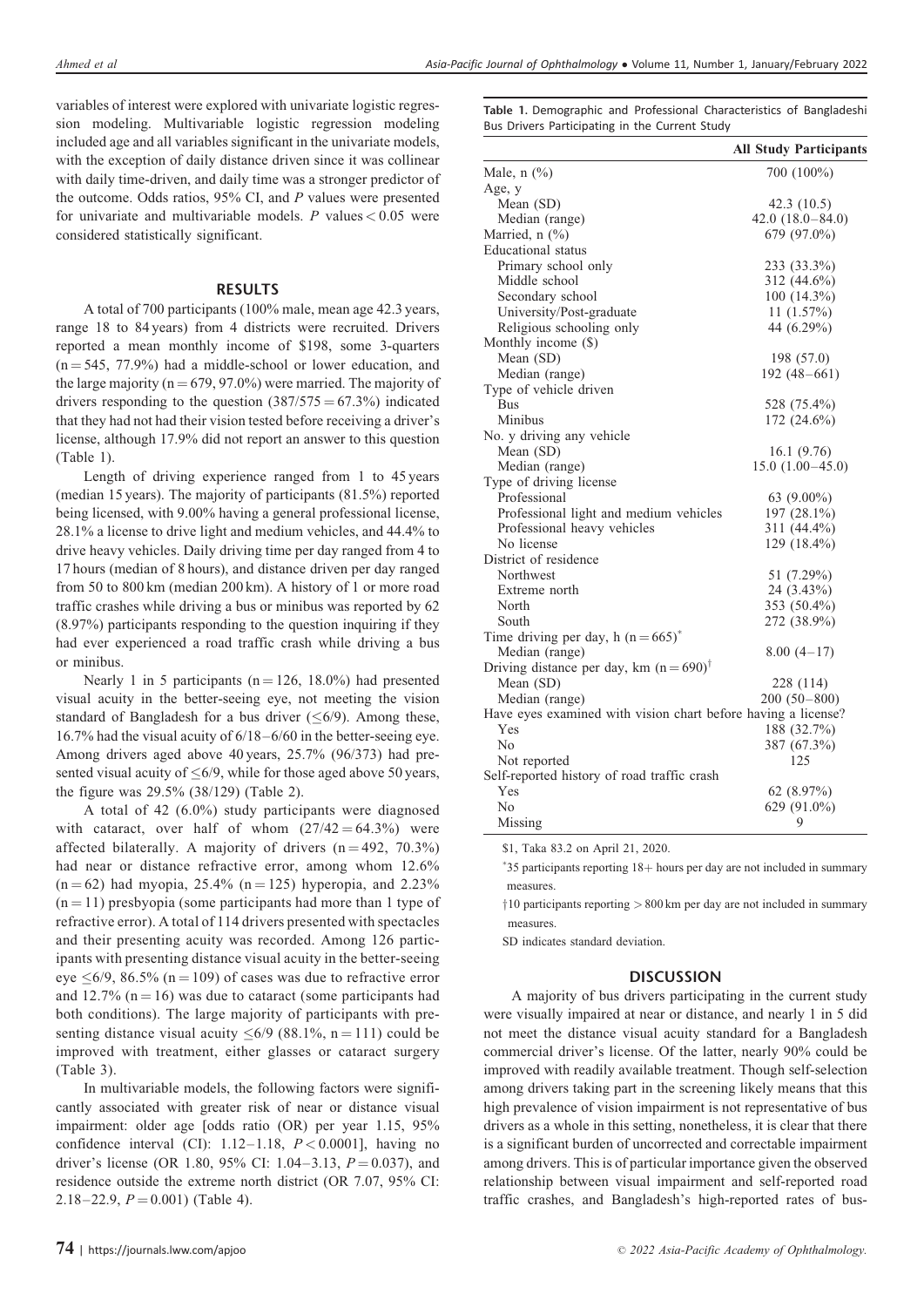|               |           | Meet Bangladesh Vision Standard for a Bus Driver $# (%)$ | Does Not Meet the Bangladesh Vision<br>Standard for a Bus Driver $# (%)$ |               |                  |
|---------------|-----------|----------------------------------------------------------|--------------------------------------------------------------------------|---------------|------------------|
| Age Group (y) | Total No. | >6/7.5                                                   | $6/9 - 6/12$                                                             | $6/18 - 6/60$ | Total $\leq 6/9$ |
| $18 - 35$     | 195       | 184 (94.4%)                                              | $10(5.13\%)$                                                             | $1(0.51\%)$   | 11 $(5.64\%)$    |
| $36 - 40$     | 132       | $113(85.6\%)$                                            | $17(12.9\%)$                                                             | $2(1.52\%)$   | $19(14.4\%)$     |
| $41 - 45$     | 119       | 98 (82.4%)                                               | $18(15.1\%)$                                                             | $3(2.52\%)$   | $21(17.6\%)$     |
| $46 - 50$     | 125       | 88 (70.4%)                                               | $32(25.6\%)$                                                             | $5(4.00\%)$   | $37(29.6\%)$     |
| $51 - 55$     | 79        | 59 (74.7%)                                               | $18(22.8\%)$                                                             | $2(2.53\%)$   | $20(25.3\%)$     |
| $56 - 60$     | 24        | $14(58.3\%)$                                             | $7(29.2\%)$                                                              | $3(12.5\%)$   | 10(41.7%)        |
| $61 - 84$     | 26        | $18(69.2\%)$                                             | $3(11.5\%)$                                                              | $5(19.2\%)$   | $8(30.8\%)$      |
| Total         | 700       | 574 (82.0%)                                              | $105(15.0\%)$                                                            | $21(3.00\%)$  | $126(18.0\%)$    |

Table 2. Presenting Distance Visual Acuity in the Better-Seeing Eye at the Time of Survey

related traffic fatalities. Vision screening and accessible treatment are needed to support safer driving conditions.

We defined vision impairment as including either impaired distance or near vision. The significant association with crashes remained even after adjusting for age (near vision impairment or presbyopia is strongly associated with older age, so the adjustment was required to eliminate possible confounding). This association of impaired near vision with crashes is consistent with the very limited number of studies addressing the question among drivers in LMICs.<sup>7,11</sup> Though driving is often thought of as depending primarily on distance vision, smartphones and other navigation aids have become more common among drivers,<sup>15,16</sup> and their use is impaired among those with uncorrected presbyopia, $17$  likely distracting their attention from the road and increasing crash risk. Studies confirm that navigation aids are a visual distraction while driving<sup>18</sup> and correcting near vision can reduce the time needed to acquire information from in-vehicle devices,<sup>19</sup> decreasing distraction time. Unfortunately, data on the use of navigation aids were not available in our study.

Residence in the extreme north district is associated with a greater risk for a road traffic crash, potentially due to a variety of factors particular to this location, including increased travel distances to other cities and parts of Bangladesh, and the presence of heavy winter fog and narrow roadways in the region.

Despite existing requirements, 67.3% of participants in the current study responding to the question reported not having their eyes checked before receiving a driver's license, consistent with previous reports.7,9,13,20 Driving without a license was also associated with visual impairment in the current study, suggesting participants might have been hesitant to apply for a license if they knew they would not pass the vision test.

The current study is one of the very few providing data on vision and traffic safety among a critically important class of drivers, those operating within the public transportation sector. This sector has been specifically targeted for strengthening by the SDGs and for safety improvements by Bangladesh's national road safety plan. Our results are consistent with a smaller study  $(n = 120)$  in Pakistan<sup>7</sup> showing refractive errors are common among bus drivers and are associated with increased risk of traffic crashes. Further, the 18.0% figure we observed for drivers not meeting vision standards for licensure is similar to the range of 11.5 to 18.8% reported for commercial drivers by studies in Nigeria,  $8,18,21$  Ghana,  $12$  and India.<sup>22</sup>

While the importance of vision to safe driving is generally agreed, reports vary with respect to the existence of an association between distance visual acuity and road traffic crashes. Studies in India<sup>11,22</sup> and Pakistan<sup>7</sup> reported an association between vision impairment, refractive error or visual field defects and increased risk of road traffic crashes, consistent with our findings, while a number of African studies found no such association.<sup>8,12,18,21</sup> This variation may reflect differences in the definition of impairment and ascertainment of crash events, or in variable infrastructure conditions and road safety legislation between countries and regions.

| Table 3. Refractive Error and Other Ocular Conditions Diagnosed Among Participants      | <b>Among All</b><br><b>Study</b><br><b>Participants</b> | Among<br><b>Participants With</b><br>Refractive $ErrorT$ | <b>Among Participants With</b><br><b>Presenting Distance</b><br>Visual Acuity $<\frac{6}{7.5}$ |
|-----------------------------------------------------------------------------------------|---------------------------------------------------------|----------------------------------------------------------|------------------------------------------------------------------------------------------------|
| <b>Ocular Condition</b>                                                                 | $N = 700$                                               | $n = 492$                                                | $n = 126$                                                                                      |
| Cataract noted during examination                                                       | 42 $(6.0\%)^*$                                          | $36(7.32\%)$                                             | 16(12.7%)                                                                                      |
| Refractive error                                                                        |                                                         |                                                          |                                                                                                |
| Any type                                                                                | 492 (70.3%)                                             |                                                          | $109(86.5\%)$                                                                                  |
| Myopia <sup>‡</sup>                                                                     | $62(8.86\%)$                                            | 62 $(12.6\%)$                                            | $30(23.8\%)$                                                                                   |
| Hyperopia <sup>‡</sup>                                                                  | $125(17.9\%)$                                           | $125(25.4\%)$                                            | $38(30.2\%)$                                                                                   |
| Presbyopia $‡$                                                                          | 421 $(60.1\%)$                                          | 421 (85.6%)                                              | $76(60.3\%)$                                                                                   |
| Could be improved with treatment<br>(cataract and/or any refractive error) <sup>§</sup> |                                                         |                                                          | 111 $(88.1\%)$                                                                                 |

- 27/42 cataracts were bilateral.

 $\dagger$ Participants could have  $>1$  type of refractive error.

zMyopia/hyperopia was defined by recorded clinical diagnosis during examination or prescription of negative/positive refractive power without a recorded diagnosis of myopia/hyperopia. Presbyopia was defined by recorded clinical diagnosis during examination or prescription of any add in the spectacle power. §Some participants had both cataract and refractive error.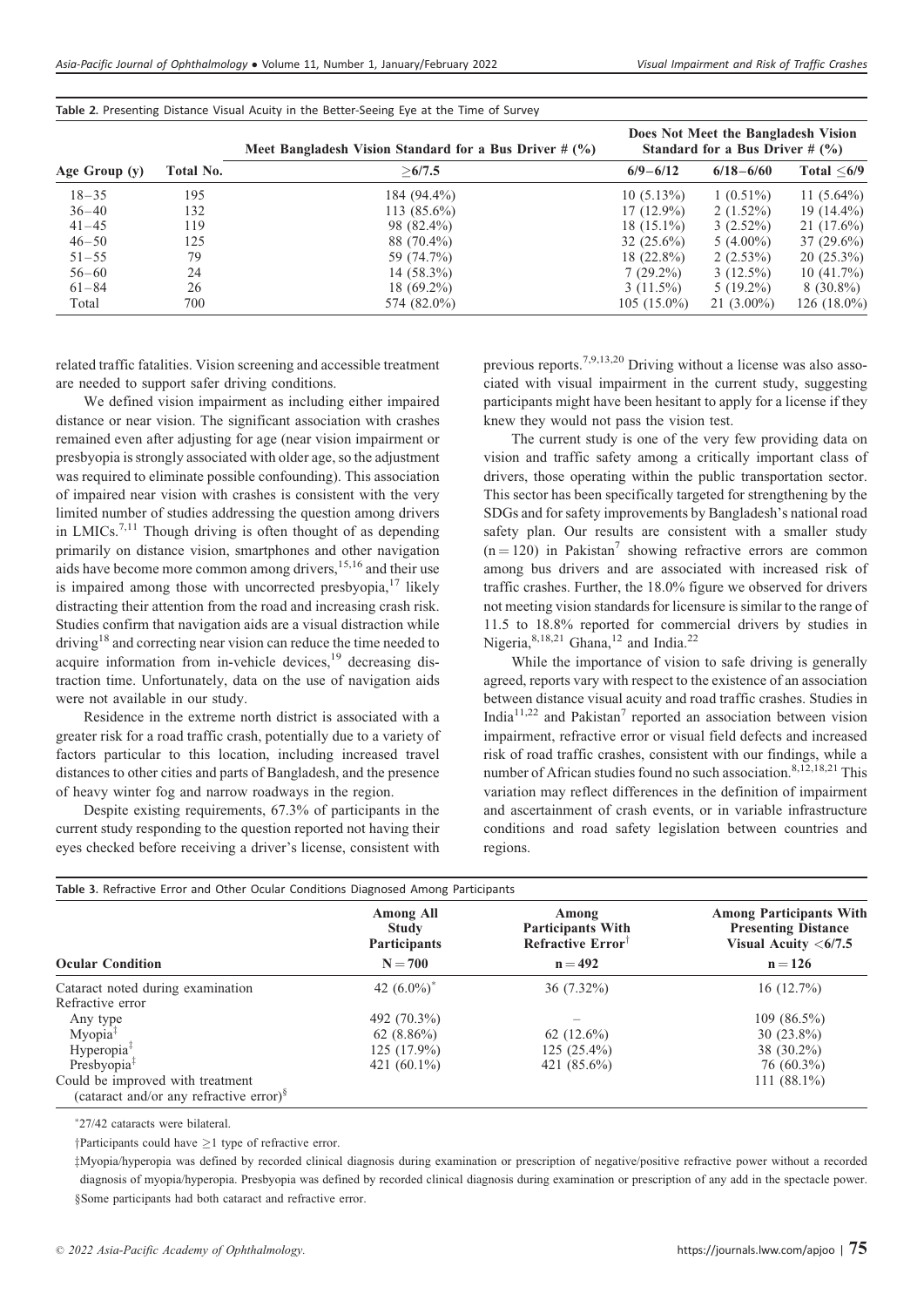| Condition                                    |                          | Rate of Near or Distance Visual<br>Impairment <sup><math>\bar{N}</math></sup> N = 471 (67.3%) | <b>Univariate Odds</b><br>Ratio $(95\% \text{ CI})$ | <b>Multivariate Odds</b><br>Ratio $(95\% \text{ CI})$ |
|----------------------------------------------|--------------------------|-----------------------------------------------------------------------------------------------|-----------------------------------------------------|-------------------------------------------------------|
|                                              |                          |                                                                                               | $P value*$                                          | $P$ value <sup>*</sup>                                |
| <b>Categorical Variables</b>                 | <b>Condition Present</b> | <b>Condition Absent</b>                                                                       |                                                     |                                                       |
| Married                                      | 471/679 (69.4%)          | $0/21(0\%)$                                                                                   | $-0.974$                                            |                                                       |
| Educational level of primary school only     | 174/233 (74.7%)          | 297/467 (63.6%)                                                                               | $1.69(1.19-2.40)$<br>0.003                          | $1.03(0.67-1.57)$<br>0.898                            |
| Drive bus (versus minibus)                   | 371/528 (70.3%)          | $100/172(58.1\%)$                                                                             | $1.70(1.19-2.43)$<br>0.003                          | $1.33(0.84 - 2.09)$<br>0.221                          |
| No driving license                           | 97/129 (75.2%)           | 374/571 (69.5%)                                                                               | $1.60(1.03-2.47)$<br>0.035                          | $1.80(1.04-3.13)$<br>0.037                            |
| No eye exam before receiving license         | 258/387 (66.7%)          | $118/188(62.8\%)$                                                                             | $1.19(0.82 - 1.71)$<br>0.357                        |                                                       |
| Residence outside the extreme north district | 466/676 (68.9%)          | $5/24$ $(20.8\%)$                                                                             | $8.42(3.10-22.9)$<br>< 0.0001                       | $7.07(2.18-22.9)$<br>0.001                            |

## Table 4. Univariate and Multivariate Associations With Near or Distance Visual Impairment Among 700 Bangladeshi Bus Drivers

#### Continuous Variables

|                                             | Mean (SD) for<br><b>Visually Impaired</b> | Mean (SD) for<br><b>Nonvisually Impaired</b> |                               |                               |
|---------------------------------------------|-------------------------------------------|----------------------------------------------|-------------------------------|-------------------------------|
| Age $(y)$                                   | 45.9(8.26)                                | 34.8(10.8)                                   | $1.15(1.12-1.18)$<br>< 0.0001 | $1.15(1.12-1.18)$<br>< 0.0001 |
| Monthly income (\$)                         | 204 (57.5)                                | 187 (54.4)                                   | $1.00(1.00-1.00)$<br>0.0002   | $1.00(1.00-1.00)$<br>0.136    |
| Time (h) driving $/$ day                    | 9.11(3.02)                                | 8.29(2.46)                                   | $1.08(1.03-1.13)$<br>0.002    | $1.01(0.96 - 1.08)$<br>0.650  |
| Distance (per $10 \text{ km}$ driven / day) | 237(120)                                  | 209(97.9)                                    | $1.00(1.00-1.00)$<br>0.014    |                               |

CI indicates confidence interval; SD, standard deviation.

Bolded cells are significant at the  $P < 0.05$  level.

Self-reported history of a motor vehicle crash was associated with the following predictors in multivariable models: near or distance visual impairment [odds ratio (OR) 2.45, 95% confidence interval (CI) 1.09–5.49,  $P = 0.030$ ], residence in the extreme north district (OR 7.34, 95% CI: 2.49–21.7,  $P = 0.0003$ ), and longer daily time spent on driving (OR for each additional hour = 1.13, 95% CI: 1.06, 1.20,  $P = 0.0002$ ) (Table 5).

 $\gamma$ Visual impairment includes failure to meet the distance vision standard for a bus driver ( $\geq 6/7.5$  in the better eye) or presence of presbyopia.

- P values from the logistic regression model.

This study has several important messages for traffic policymakers. Most importantly, as vision impairment was associated with greater crash risk in this setting, specific vision standards are needed for licensure, spelled out in clear terms with respect to visual acuity cutoffs and the requirement to test each eye separately. Further, there is a need to ensure that such standards, once enacted, are enforced by rigorous testing of all applicants for licensure, particularly those responsible for the safety of numerous other road users. Finally, given the very high proportion of drivers with vision impairment due to readily treatable causes, referral for affordable and accessible care must be made for all those failing screening. Besides benefits at the individual level from a reduced burden of road traffic crashes, a reduction in crashes in LMICs has also been shown to be associated with increases in gross domestic product (GDP).<sup>23</sup>

Strengths of the current study include a large number of participants, the performance of eye examinations according to a standard protocol, and the focus on bus drivers as an important and less-studied group from the perspective of improving road safety. Limitations must also be acknowledged—as noted above, selection bias in recruitment of participants wishing to take part in an eye examination likely means that rates of visual impairment are an over-representation of the prevalence among local bus drivers in general. This is reflected in the fact that over 3-quarters of participants recorded a visual complaint at the time of examination. However, such high rates of visual disability are consistent

with other reports among South Asian drivers.<sup>10,11,22</sup> Alternatively, drivers aware of vision requirements for licensure, and suspecting that they have a vision defect, may avoid eye health screening for fear of impact ontheir ability to work legally. Further understanding of the uptake of the visual assessment amongst all bus drivers eligible to participate is limited by insufficient records of bus drivers available at the bus terminals, or an accessible database of all bus drivers in Bangladesh or Dhaka. It should also be mentioned that our study utilized self-reported data rather than hospital or police records to tabulate road traffic crashes. However, it has been suggested that police and hospital registers frequently under-estimate crashes in LMIC settings, $^{24}$  and self-reporting of road traffic crashes is a validated method.<sup>25,26</sup> Further, the lack of a functional system to record road traffic crashes provided drivers in the current study the option to respond honestly to inquiries about their history of road traffic crashes with minimal fear of being identified as responsible.

#### CONCLUSIONS

Despite its limitations, the present study is among the first to provide information regarding vision and road safety among public transportation workers in LMICs, a particularly important group in reducing the global burden of road traffic injuries and deaths. Our findings are consistent with a significant burden of unaddressed visual impairment in this important cohort, the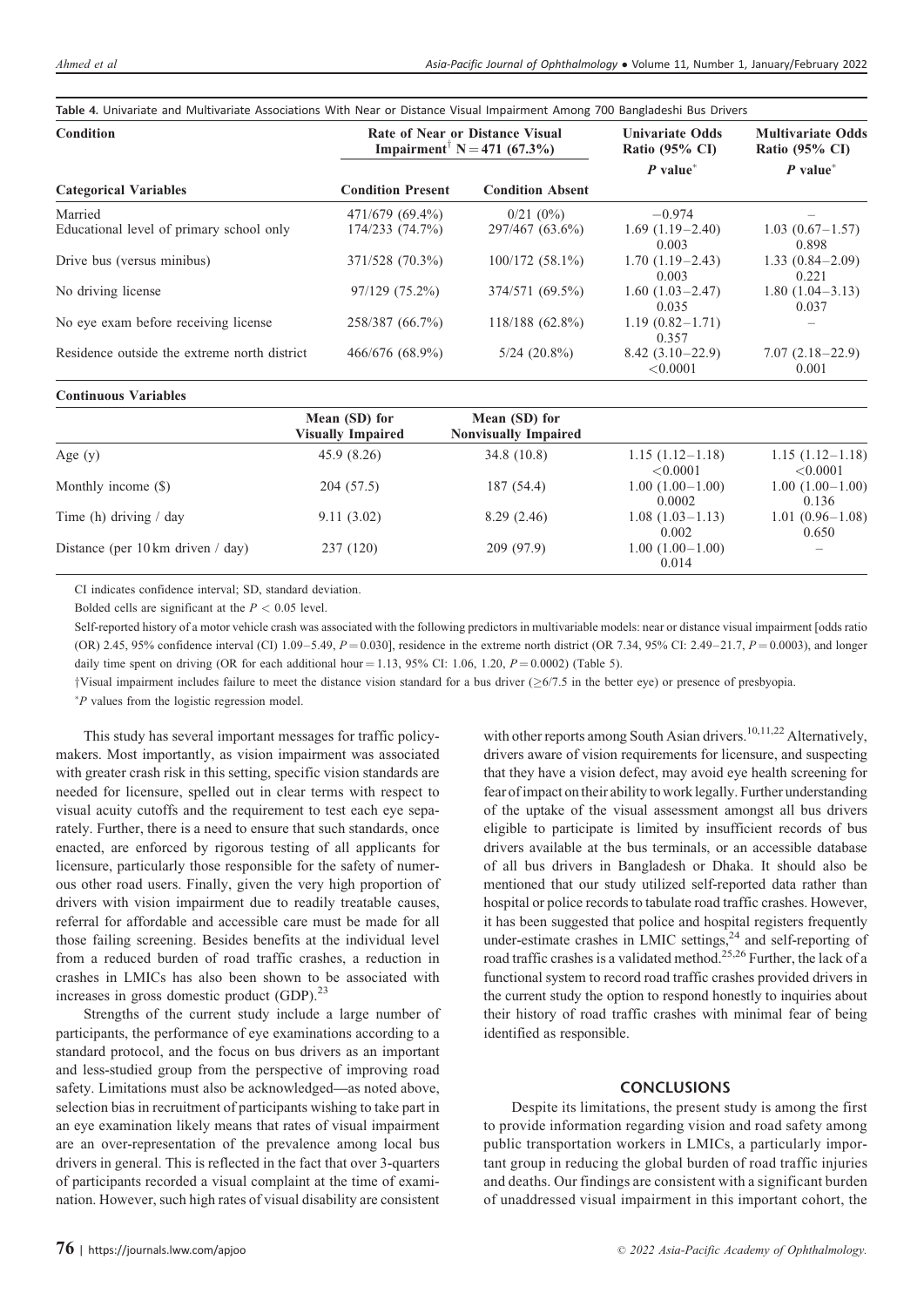| Table 5. Univariate and Multivariate Associations With Self-Reported History of a Road Traffic Crash Among 691 Bangladeshi Bus Drivers |  |
|----------------------------------------------------------------------------------------------------------------------------------------|--|
|----------------------------------------------------------------------------------------------------------------------------------------|--|

| <b>Potential Predictor</b>                                                                                      | Self-Reported History of a Road Traf-<br>fic Crash |                         | <b>Univariate Odds Ratio</b><br>$(95\%CI)$ | <b>Multivariate Odds Ratio</b><br>$(95\%CI)$<br>$P$ value <sup>*</sup> |  |
|-----------------------------------------------------------------------------------------------------------------|----------------------------------------------------|-------------------------|--------------------------------------------|------------------------------------------------------------------------|--|
|                                                                                                                 | $N = 62$ (8.97%)                                   |                         | $P$ value <sup>*</sup>                     |                                                                        |  |
| <b>Categorical Variables</b>                                                                                    | <b>Condition Present</b>                           | <b>Condition Absent</b> |                                            |                                                                        |  |
| Presenting distance vision does not meet<br>Bangladesh standard for bus drivers<br>$(\geq 6/7.5$ in better eye) | $14/122$ $(11.5\%)$                                | 48/569 (8.44%)          | $1.41(0.75 - 2.64)$                        |                                                                        |  |
|                                                                                                                 |                                                    |                         | 0.288                                      |                                                                        |  |
| Any Distance refractive error                                                                                   | 49/486 (10.1%)                                     | $13/205(6.34\%)$        | $1.66(0.88-3.12)$<br>0.119                 |                                                                        |  |
| Myopia                                                                                                          | $3/61$ (4.92%)                                     | 59/630 (9.37%)          | $0.50(0.15-1.65)$<br>0.255                 |                                                                        |  |
| Hyperopia                                                                                                       | $12/125(9.60\%)$                                   | 50/566 (8.83%)          | $1.10(0.56 - 2.12)$<br>0.786               |                                                                        |  |
| Presbyopia                                                                                                      | $44/415$ (10.6%)                                   | 18/276 (6.52%)          | $1.70(0.96 - 3.01)$<br>0.068               |                                                                        |  |
| Near or Distance visual impairment <sup>1</sup>                                                                 | $49/464$ $(10.6\%)$                                | 13/227(5.73%)           | $1.94(1.03-3.66)$<br>0.040                 | $2.45(1.09-5.49)$<br>0.030                                             |  |
| Married                                                                                                         | $61/670(9.10\%)$                                   | $1/21$ $(4.76\%)$       | $2.00(0.26 - 15.2)$<br>0.501               |                                                                        |  |
| Educational level of primary school only                                                                        | 27/229 (11.8%)                                     | 35/462 (7.58%)          | $1.63(0.96 - 2.77)$<br>0.070               |                                                                        |  |
| Drive bus (versus minibus)                                                                                      | 55/519 (10.6%)                                     | $7/172$ $(4.07\%)$      | $2.79(1.25-6.26)$<br>0.012                 | $2.18(0.95 - 5.01)$<br>0.067                                           |  |
| No driving license                                                                                              | $8/129(6.20\%)$                                    | 54/562 (9.61%)          | $0.62(0.30-1.34)$<br>0.226                 |                                                                        |  |
| No eye exam before receiving license                                                                            | 39/382 (10.2%)                                     | $15/184$ (8.15%)        | $1.28(0.69-2.39)$<br>0.436                 |                                                                        |  |
| Residence in extreme north district                                                                             | $7/24$ $(29.2\%)$                                  | 55/667 (8.25%)          | $4.58(1.82 - 11.5)$<br>0.001               | $7.34(2.49-21.7)$<br>0.0003                                            |  |

| <b>Continuous Variables</b>                 |                                                                                           |                                                                                              |                               |                              |
|---------------------------------------------|-------------------------------------------------------------------------------------------|----------------------------------------------------------------------------------------------|-------------------------------|------------------------------|
|                                             | Mean (SD) for<br><b>Self-Reported</b><br><b>History of a Road</b><br><b>Traffic Crash</b> | Mean (SD) for No<br><b>Self-Reported</b><br><b>History of a Road</b><br><b>Traffic Crash</b> |                               |                              |
| Age $(y)$                                   | 43.8 (9.50)                                                                               | 42.0(10.6)                                                                                   | $1.02(0.99-1.04)$<br>0.198    | $0.99(0.96 - 1.02)$<br>0.668 |
| Monthly income (\$)                         | 16,774 (4123)                                                                             | 16,437 (4825)                                                                                | $2.79(1.25-6.26)$<br>0.595    |                              |
| Time (h) driving $/$ day                    | 11.5(4.95)                                                                                | 9.13(3.42)                                                                                   | $1.15(1.08-1.22)$<br>< 0.0001 | $1.13(1.06-1.20)$<br>0.0002  |
| Distance (per $10 \text{ km}$ driven / day) | 305 (208)                                                                                 | 232 (143)                                                                                    | $1.02(1.01-1.04)$<br>0.0007   |                              |

CI indicates confidence interval; SD, standard deviation.

Bolded cells are significant at the  $P < 0.05$  level.

Note: Nine participants with unknown history of self-reported road traffic crashes are excluded.

 $\dagger$ Visual impairment includes failure to meet the distance vision standard for a bus driver ( $\geq 6/7.5$  in better eye) or presence of presbyopia.

- P values from logistic regression model.

very large majority of which can be readily addressed with accessible and affordable refractive services. There are important implications for policymakers on the need to better codify and enforce vision standards for licensure of these important drivers. Finally, given the growing importance of navigational aids as potential risk factors for crashes, our findings on the potential importance of near vision for road safety, require further study.

## ACKNOWLEDGEMENTS

The authors would like to acknowledge and thank the following persons and institutions: Noble Peace Laureate Professor Muhammad Yunus, Chairman of Grameen Health Care Services Ltd, Bangladesh Road Transport Authority, Dhaka, Mr. Arifur Rahman, Chairman, Bogura District Bus, Mini-Bus, Micro-Bus Workers' Union and his team, Mr. Zahedul Islam, Chairman, Bogura Inter Sub-District Transport Workers Union and his team, Advocate Kamrul Islam, Chairman, Natore District Transport Workers Union and his team, Mr. Jahangir Hossain, Chairman, Barishal District Transport Workers Union and his team, Panchagor Bus and Minibus Labour Union, Thakurgaon District Transport Workers Union, Dinajpur District Transport Workers Union, Naogaon District Transport Workers Union, Grameen GC Eye Hospital Bogura, Grameen GC Eye Hospital Barisal, and Grameen Eye Hospital Thakurgaon.